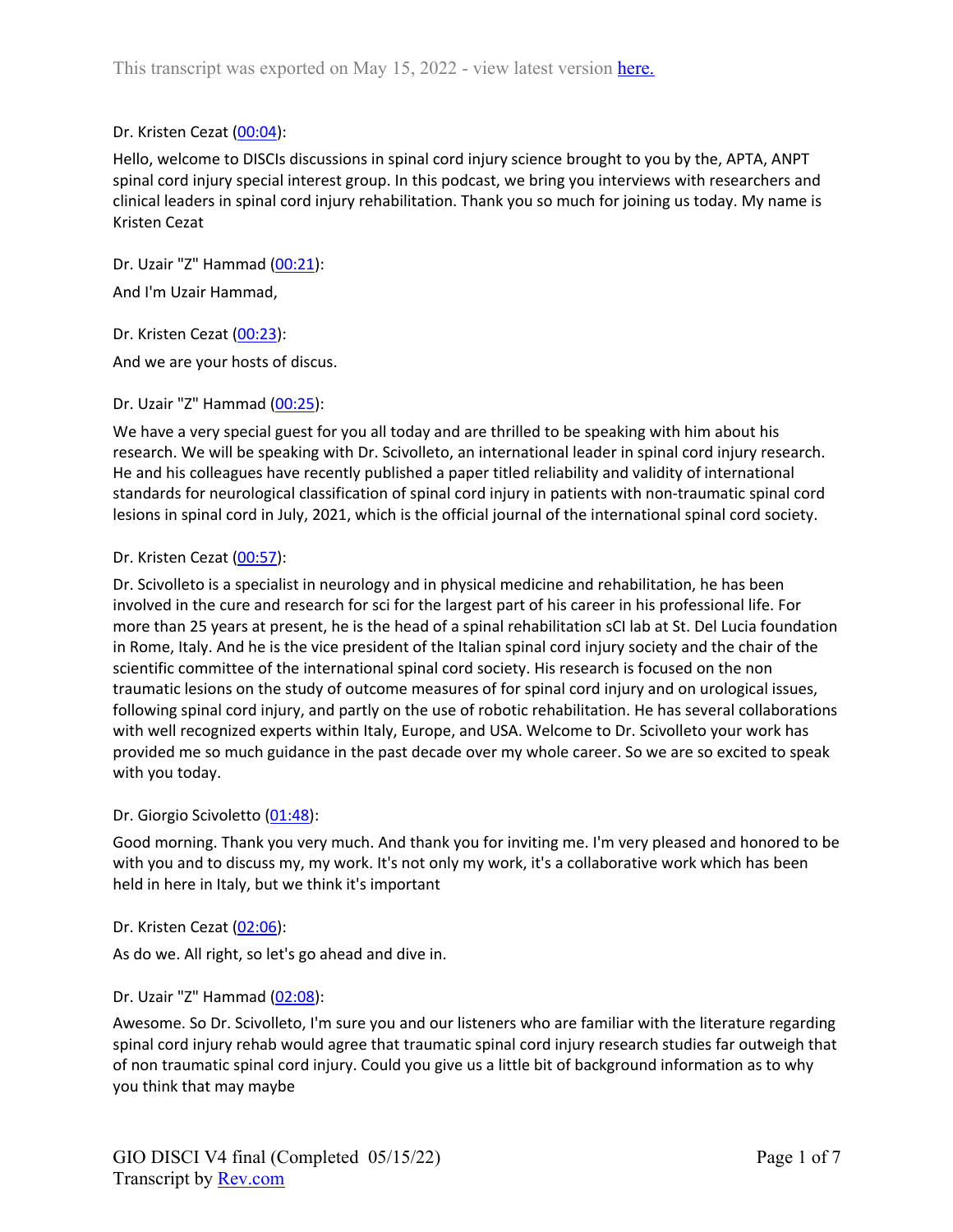# Dr. Giorgio Scivoletto (02:35):

Yes, you're completely right. And I completely agree with you that most of the research and most of the literature on spar cord injuries focused on traumatic spinal cord injury, but in the last 25 years let's say since I began to work with spinal cord injury patients, there has been a constant increase in the number of subjects with non-traumatic spinal cord injury, which has exactly the same severity and the same problems of traumatic ones. And this will probably increase more and more, at least in the Western world together with the aging of the population. The problem is that most of the literature is focused on traumatic panic or injury. And we don't even know the exact incidence and the exact prevalence of not traumatic span or the lesions.

### Dr. Giorgio Scivoletto (03:37):

And in some articles you can find an incidence of six patients per million and, and another 80 patients per million, which is obviously difficult to evaluate. And for example, in my work, the admissions for nontraumatic spinal cord injuries raised to more than half and probably 60% of the total admissions. So the, the, the problem is constantly increasing. And the reason why I can't completely explain why this happened at probably because subjects with nontraumatic para cord injuries have a less severe lesion, so, or are usually cared for in neurological wards or in geriatric ward. And they don't get admitted to specialized via cord units, which is a mistake per se, because the consequences of non traumatic spinal cord digital are exactly the same of traumatic ones and the right place to be cared for for these patients is specialized spinal cord unit, like the non traumatic counterparts.

### Dr. Uzair "Z" Hammad (04:58):

Yeah. you make a great point. People with traumatic spinal cord injuries are usually brought to trauma centers or specialized spinal cord injury care centers upon their injury. But realistically those with nontraumatic injuries end up in a variety of local and community hospitals and outpatient clinics, not necessarily specializing in spinal cord injury.

Dr. Giorgio Scivoletto (05:21): Thank you,

## Dr. Kristen Cezat (05:23):

Dr. Scivoletto as your group's paper seems to be the first to investigate the validity and reliability of the use of the ins ski in the non traumatic spinal cord injury population. Describe to our listeners what exactly inspired this study.

### Dr. Giorgio Scivoletto (05:36):

Yes. You know, the, the ins are the gold standard to evaluate patients with the spinal cord injury and both because they are common language. And they describe quite clearly the situation of a patient and I can send the patient to the us or to Japan by describing its motor scores and sensory scores and level of injury and completeness of injury. And they have strong pro factor importance. However, they have been developed and validated only in subjects with the traumatic SP cord injury. And there is no validations for patients with non traumatic panic cord injury. I discussed this with other researchers involved in non traumatic panic cord injuries several times. And at the end had the chance to study this issue. And I had the people working with me who were interested in studying these issues. And we started the, the, the project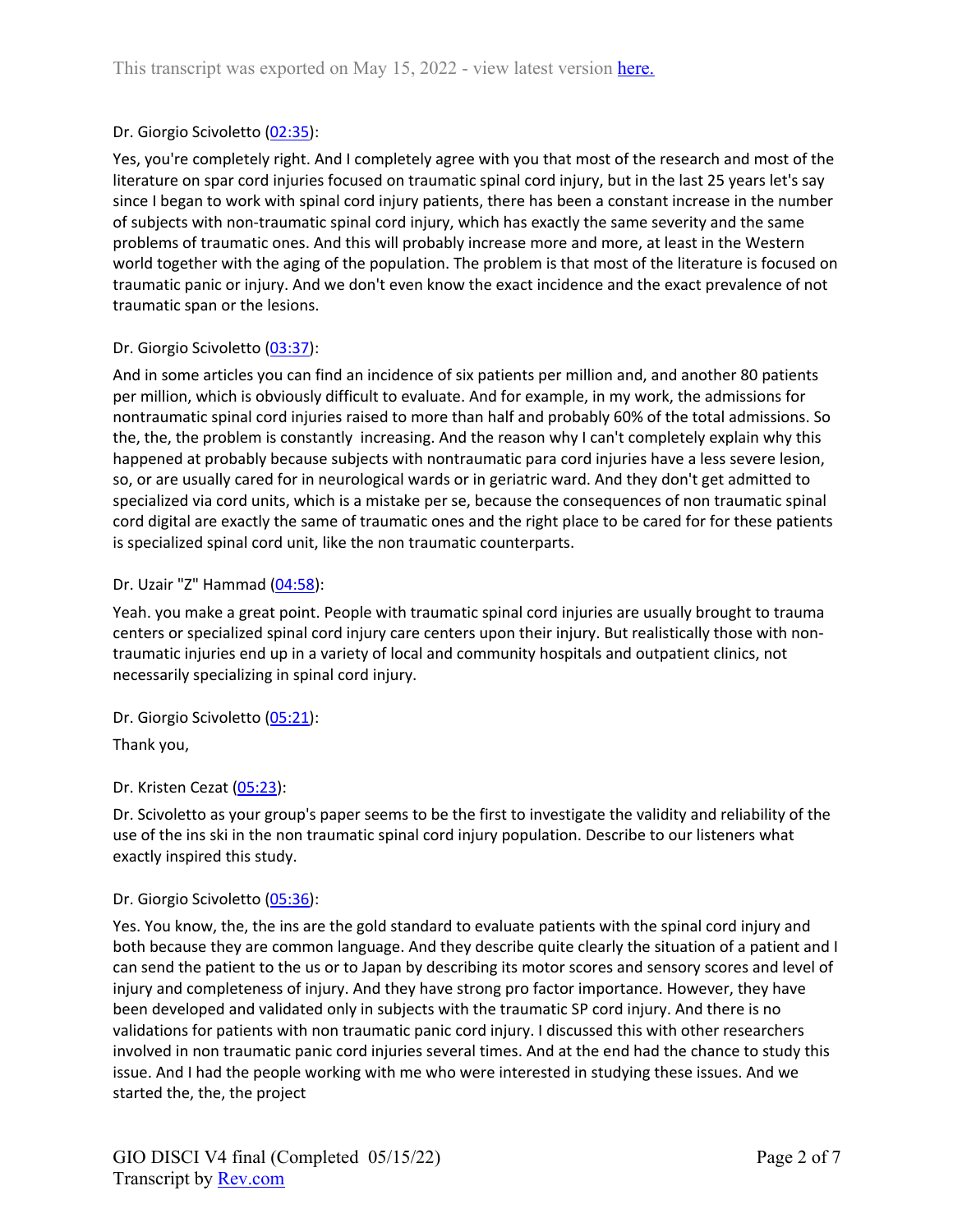## Dr. Kristen Cezat (06:51):

That that's so interesting as a clinician who treats, you know, in a spinal cord injury clinic every day, we use the ISNCSCI in traumatic spinal cord injury to have conversation with each other, to guide our conversation with our clients, to guide our prognosis based on the literature. We use the ISNSCI and non traumatic as well, but we really don't have that same information like you discussed, and it's such a gap for those of us in clinical practice to have educated conversations with our clients. So after the release of this study, it's, it's going be so beneficial for future research to be able to use this tool. So that way we and the clinics can have better educated conversation with our clients. So thank you for that.

## Dr. Giorgio Scivoletto (07:31):

Yes. And I forgot to say that one important part of this the use of the, the ins the, is the research because the ins often used to evaluate patients at the baseline examination. And sometimes they're also used for, as an outcome evaluation, although they're not the most precise outcome outcome tool. And, but if you want to use the inky for research in SP in non-traumatic spinal cord injury, they obviously have to be validated for this particular population. And that's another reason why we decided to, to, to start this project, you know, for example, another article that we published last year was the, a comparison between patients with ischemic or traumatic spark or injuries. And we found based on the database, the European multicenter study spinal cord injury database. And we found that ischemic and traumatic patients have more or less the same outcome. But we didn't know exactly if the ISK had the same validity in ischemic patients and in traumatic ones. So that's another reason why I think our, our work is important.

### Dr. Uzair "Z" Hammad (09:09):

Absolutely. So let's dive a little bit deeper into that then, because I think it'll be important for our listeners to maybe understand what specifically, what answer you were looking to answer in this study before we move forward,

### Dr. Giorgio Scivoletto (09:25):

The answer we are looking is if was if the ISNCSCI had the same psychometric characteristics in patients with nontraumatic spinal cord injury that they show with in patients with traumatic ones. And you know, if you want to use an assessment instrument as a research tool, or simply in the clinical setting you have to be sure that the, this tool is valid and is about you, you have to know about his reputability validity and other psychometric characteristics that were complete, and this information was completely lacking for patients with nontraumatic spinal cord injury. So we performed this study with this in mind trying to discover if the psychometric characteristics were as good as in the traumatic population.

### Dr. Uzair "Z" Hammad (10:35):

Fair enough. Thank you.

### Dr. Kristen Cezat (10:37):

Yes. Now that we better understand exactly what you were looking for, discuss with us, what the findings were from this study, and maybe any limitations that you faced along the way in your project.

Dr. Giorgio Scivoletto (10:48):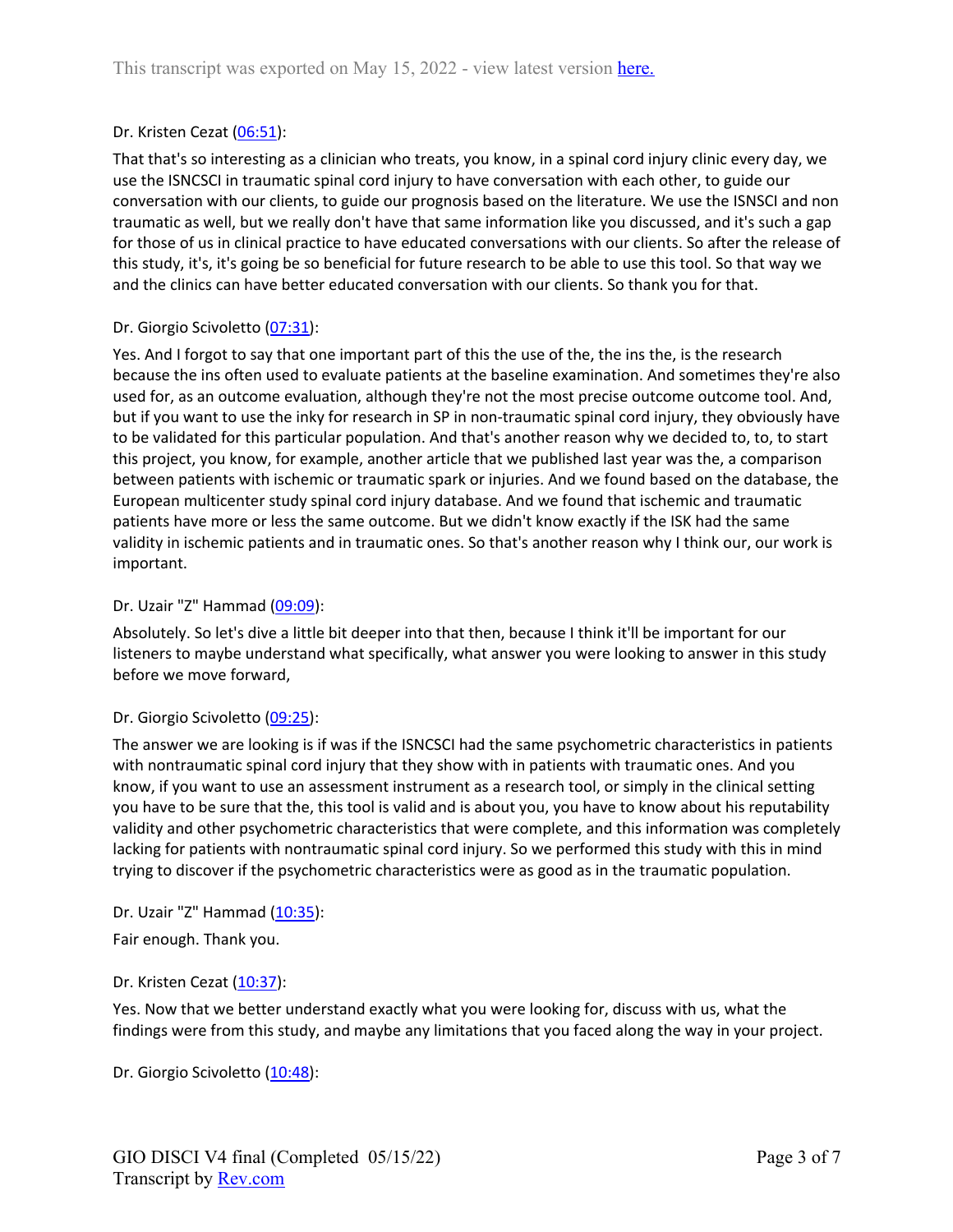The finding were good, but not so good. We were waiting for, unfortunately, because the <inaudible> demonstrated to be valid and repeatable in the patients with the non-traumatic populations, but the values of these validity were lower than those fine that were, have been found in the traumatic population. And the other studies probably this is because most of our patients had an incomplete lesion and, you know, that assessing incomplete patients within incomplete lesion is much more difficult than assessing patients with complete injuries. And while all the validation study for the ink in the traumatic populations had much more patients with complete lesions. And that could, that's the only explanation for this difference and the validity of the, the instruments as, because all the assessors who performed the, the ins in this group of patients were well aware of this instrument.

# Dr. Giorgio Scivoletto (12:08):

They were certified and by the European multi center study. And we had a lot of experience in assessing these patients, but anyway, there were difference between the two examiners and these reflects on the results of the, of the study. Some part of the ins were more valid, for example, the motor score and the completeness of the lesion and the level for some parts of the instruments. For example, the sensory score, there were more differences and valid score were lower, but I think that globally, we can say that ISNCSCI could be used without great problems in assessing patients with non-traumatic spinal cord injuries. Why one thing that we did not perform because it, it, it would require a longer study with different team is to assess the prognostic value of the of the scheme and less would be important.

# Dr. Giorgio Scivoletto (13:26):

And this would be one of the things that we do in the next future, because you know, apart from depicting the characteristic of the patients they scale used, as you said before also to assess the prognosis of the, the patients and to discuss the prognosis with the patients and is they are of helping talking with the patients about their future and probably with the, also with the insurances or other payer for, for, for, for our services. And so it would be important to, to discover whether in patients with nontraumatic spinal cord injury, they, the inky had have the same prognostic value. And we did not perform this part of the study, but we have this very clear in mind, and we do the study in the next future.

# Dr. Kristen Cezat (14:33):

That is so interesting. We are really excited to know that using the ins ski tool now in our non traumatic population, we, as clinicians can have assurance that, that it is valid and reliable, but we definitely in the clinical world would very much be interested in knowing that prognostic value here at, at our, at my organization, as soon as we have a client with a spinal cord injury, we immediately have a family meeting to discuss all of the questions that the family may have about their injury. And for those with non traumatic spinal cord injuries, we often find ourselves saying, you know, the literature is, is, is sparse compared to that of traumatic. So we discuss someone who may have a similar injury in a traumatic and based off of the research there, but that we can't necessarily say with the same with the same accuracy. So it would be so beneficial for us. And then also same for, for things like equipment, selection and length of stay and things like that. It would be the prognosis aspect is, is a huge area that would be very interesting for us.

# Dr. Giorgio Scivoletto (15:32):

It would be beneficial, you know, here in Italy, we have different health systems. So we don't have to struggle with insurances for the <inaudible> or for other things like that for instrument provision or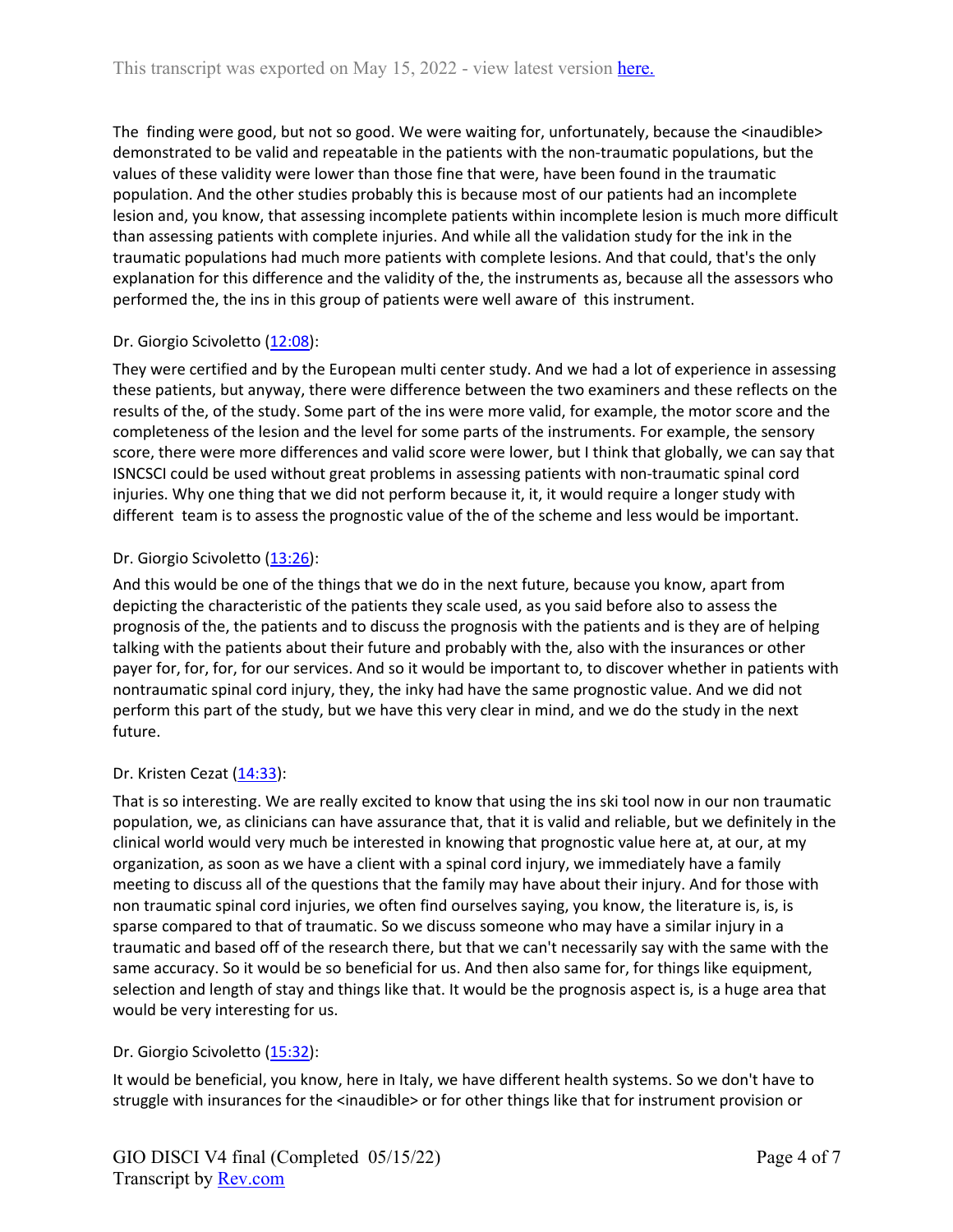something like that. But we still have to discuss with the patients at their prognosis. And probably we have more difficulties with the architecture barriers because our towns are much older than in the us. And there are, there are still apartments without an elevator. And so we, we have to discuss with the patients is if they have not to resolve to, to solve the problem, solve architecture barriers, but to completely change their apartment because it's not possible to, to go back to the same apartment. And this is part of a, an important part of our job. And we have to based our discussion on something which is reliable and valid. Otherwise we can tell anything to the, to the patients, different problems, same solution. I hope

### Dr. Kristen Cezat (16:54):

Clinicians all across the world feel the same pain in these conversations.

### Dr. Giorgio Scivoletto (16:58):

It's painful conversations some sometimes, and it's difficult to convince the patients of their prognosis. And this is another, another reason why we need to have reliable in assessment instruments.

### Dr. Kristen Cezat (17:20):

Absolutely. Thank you so much.

### Dr. Uzair "Z" Hammad (17:22):

Okay. Dr. Scivoletto, you've been so generous with your time. So one final question, what impact do you hope this work will have on clinical practice and for those living with spinal cord injury?

### Dr. Giorgio Scivoletto (17:39):

You know I don't think they, this work, we have an immediate impact on those living with the span cord injury. I think the important things is that we this, the established that the instrument is valid both for clinical use and for research and in the next future, this we have for example, researchers to decide if we can, if they could include patients with not traumatic spinal cord injuries in some clinical trials. And if they do include patients with not traumatic spinal cord injuries, they would be sure that they will have an valid assessment tool. For example, we are involved in a clinical trial physical therapy with university of Sydney and knowing that we can randomize both patients with traumatic and non traumatic cord injury. Absolutely. In this sense, it's, our work is important. And to, to evaluate the results of the tool, the results of the study, and to evaluate patients before randomization.

### Dr. Kristen Cezat (19:12):

Well, Dr. Scivoletto , thank you so much for joining us. Your work today that we've discussed has really laid the foundation for future studies and for a very large impact in non traumatic spinal cord injury and clinical practice. Those, those not just in the research world, but those of us in clinical practice every day are really appreciative of your dedication to providing really clinical, meaningful research to the spinal cord injuries, community and society. It's helped me over my career. I know every time I have a, a question that I, I look to the literature, so often your, your research pops up.

Dr. Giorgio Scivoletto (19:44):

Yes. And <laugh>, my name is pops up.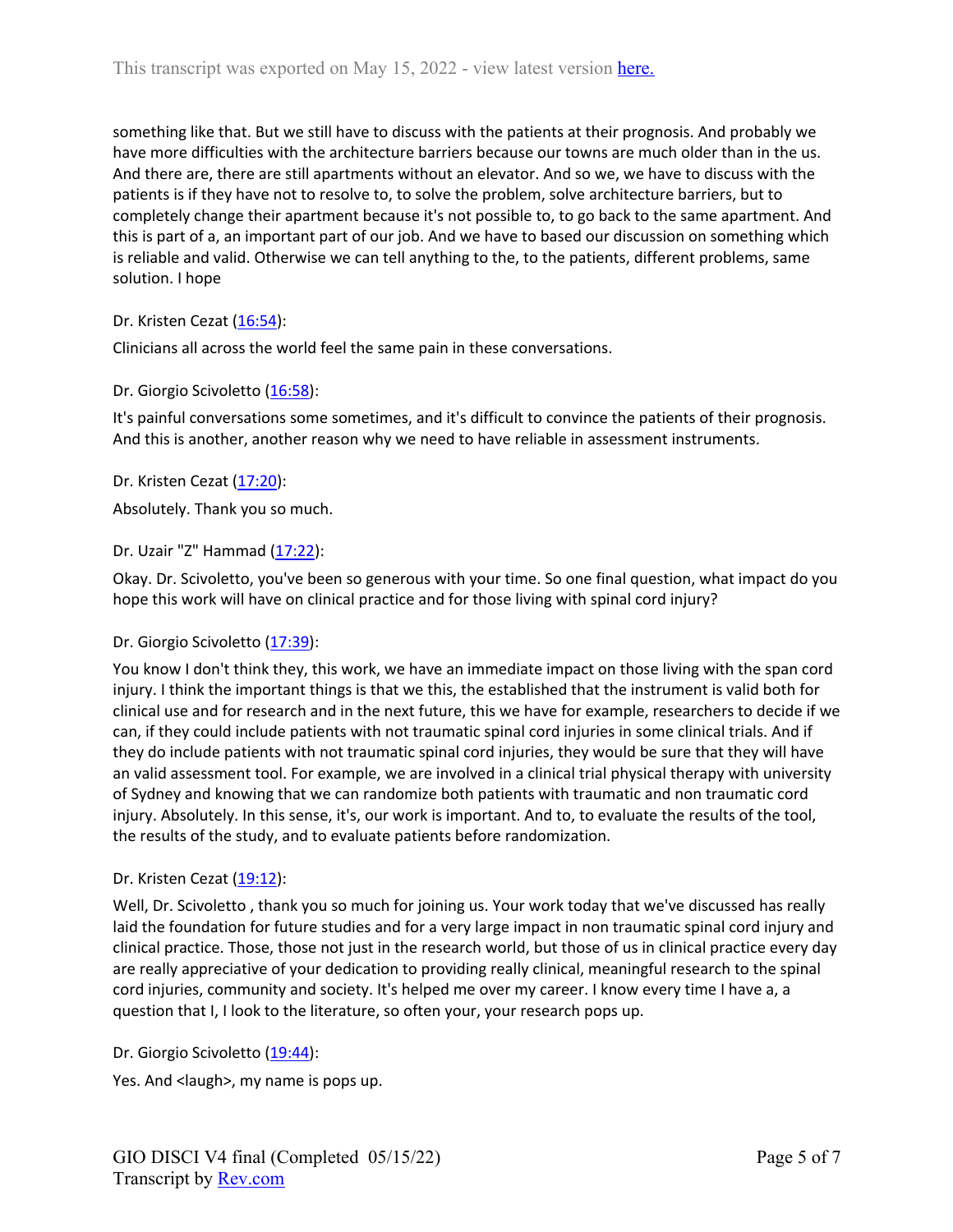## Dr. Kristen Cezat (19:47):

Your name is there. Yes. And, and you really appreciate that because sometimes the articles don't always translate into immediate practice, but, but yours do so we, we very much appreciate the hard work you do for us.

### Dr. Giorgio Scivoletto (19:59):

I, a very good, I, I must recognize, I must always thank my very good teacher, which is from the us John, who was based in Philadelphia. Now he's retired. And he taught me how to perform this clinical research. And he taught me, most of what I know about clinical practice on spinal cord injury. And most of all, he showed me his dedication to patients with spinal cord injury, which is the most important things for us and for clinical practice. So,

### Dr. Kristen Cezat (20:45):

Well, thank you so much for your important work. And thank you for talking with us here on discos today, and for passing along this important information to our listeners. Is there anything that you would like, is there anything you'd like to leave with our listeners today before we disconnect?

### Dr. Giorgio Scivoletto (20:59):

No, I would only try to encourage young people to join the Spinal cord injury community because I don't know in the us, but in Italy, it's much more and more difficult to find young doctors on the physical therapists or occupational therapists who are interested in spinal cord injury patients. And, and I know, and I agree that it's a difficult field of clinical practice and of research, but, and I know the, the, the numbers of patients is low, but anyway, it's important that they receive the right care in the right place. And so it's the, I would like to encourage all young people to, to join our community, to join DiSCUS, to join the American injury association or one of the two, both of both would be better of course,

#### Dr. Kristen Cezat (22:07):

<Laugh> <laugh>,

#### Dr. Giorgio Scivoletto (22:10):

But to dedicate to the, to two cord injury patients. And I want to thank, of course, I, I would like to, to thank you for inviting me in, for dedicating me this time to, to show my results, my research.

#### Dr. Kristen Cezat (22:28):

Oh, it was our pleasure.

### Dr. Uzair "Z" Hammad (22:30):

Yeah. Dr. Scivoletto, thank you so much for making the time to be here, but that will be the end of our chat for today. And thank you and our discus listeners so much for joining us for this episode today, we are Uzair Hammad and

Dr. Kristen Cezat (22:43): Kristin Cezat.